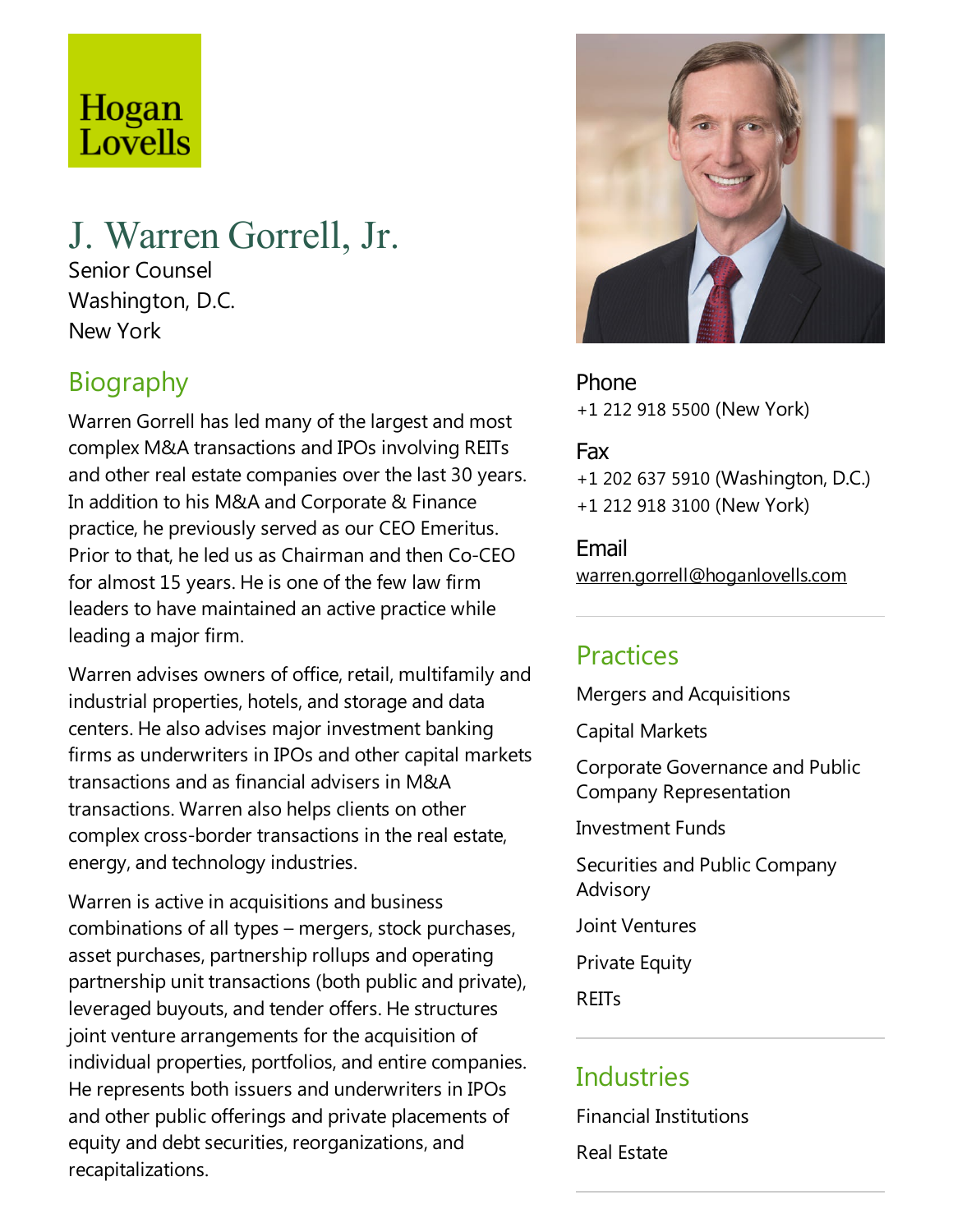Warren has been named as one of the 100 most influential lawyers in America (The National Law Journal, 2013 and 2006) and is recognized as one of the leading M&A and corporate lawyers in the United States and Washington, D.C. by leading legal rating services (Chambers, Legal 500, Guide to the World's Leading Lawyers, Best Lawyers in America, and Legal Times). In 1999, The American Lawyer recognized him as a Dealmaker of the Year for leading the team that restructured Host Marriott from a C Corp into a REIT.

#### Representative experience

Advised General Electric on its US\$27bn sale of its global real estate equity and debt portfolio to Blackstone and Wells Fargo.

Advised Archstone-Smith on its US\$22bn acquisition by Tishman Speyer and Lehman Brothers.

Advised Equity Residential on its US\$16bn acquisition with AvalonBay of Archstone from Lehman Holdings and a related joint venture with AvalonBay.

Advised Home Properties on its US\$7.6bn acquisition by Lone Star Funds and a related US\$2bn DownREIT transaction with UDR.

Represented the issuer or the underwriters in the three largest REIT IPOs in history (Paramount Group, Douglas Emmett and Empire State).

Represented the issuers in several other REIT IPOs, including Equity Office, Smith Residential, Colony, CarrAmerica, Colonial, U-Store-It, and Paragon.

Represented the underwriters in several other REIT IPOs, including Mills, Crescent, Arden, Dupont Fabros, Heritage, Extra Space, and Post.

Advising Unisplendour on its pending US\$3.8bn acquisition of a 15% stake in Western Digital.

Advised Host Marriott in its conversion from a C Corp into a REIT and its concurrent US\$4bn public and private hotel portfolio.

#### Areas of focus

Initial Public Offerings

Raising Equity Capital

**Real Estate Funds** 

Buy Outs

Real Estate Private Equity

Public Company Mergers and Acquisitions

Carve-outs, Spin-offs,and Split-offs

Special Committee and Independent Director Representations

#### Education and admissions

#### Education

J.D., University of Virginia School of Law, 1979

A.B., Princeton University, magna cum laude, 1976

#### **Memberships**

Board of Directors, Capital Partners for Education

Member, American Bar Association

#### Bar admissions and qualifications

District of Columbia

New York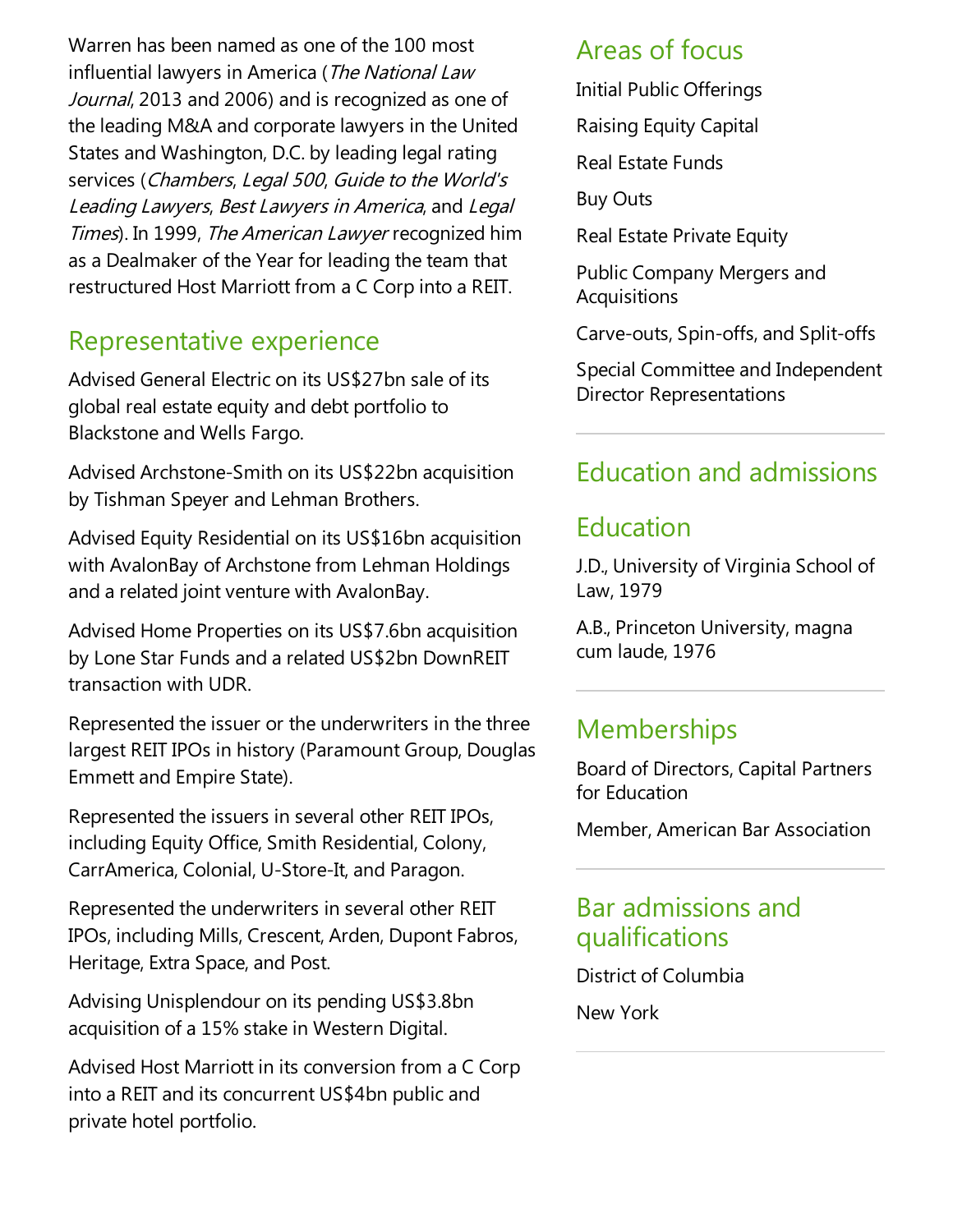Advised Trizec on its US\$8.9bn acquisition by Brookfield Properties and Blackstone.

Advising General Electric on its US\$8.5bn sale of its healthcare financing business to Capital One.

Advised Equity Office on its US\$7.2bn stock-for stock acquisition of Spieker.

Advised New Plan Excel on its US6.2bn acquisition by Centro.

Advised CarrAmerica on its US\$5.6bn acquisition by Blackstone.

Advised Equity Office on its US\$5.2bn stock-for-stock acquisition of Beacon.

Advised Equity Office on its US\$4.6bn stock-for-stock acquisition of Cornerstone.

Advised Trizec in its participation with General Electric in the US\$3.8bn acquisition of Arden.

#### Awards and rankings

- Corporate/M&A & Private Equity (District of Columbia), Eminent Practitioner, Chambers USA, 2017
- Corporate/M&A (USA), Chambers Global, 2012-2017
- Corporate/M&A & Private Equity (District of Columbia), Chambers USA, 2002-2019
- REITs (Nationwide), First Tier, Chambers USA, 2007-2017
- Dealmaker of the Week, The American Lawyer, April 17, 2015
- **The 100 Most Influential Lawyers in America, The** National Law Journal, 2006, 2013
- **BTI Client Service All-Star, BTI Consulting Group,** 2014
- Real Estate Investment Trusts, "Leading Lawyers", Legal <sup>500</sup> US, 2008-2014
- **Mergers and Acquisitions, Washington, D.C. Super** Lawyers, 2007-2014
- Corporate Law and Securities Law, The Best Lawyers